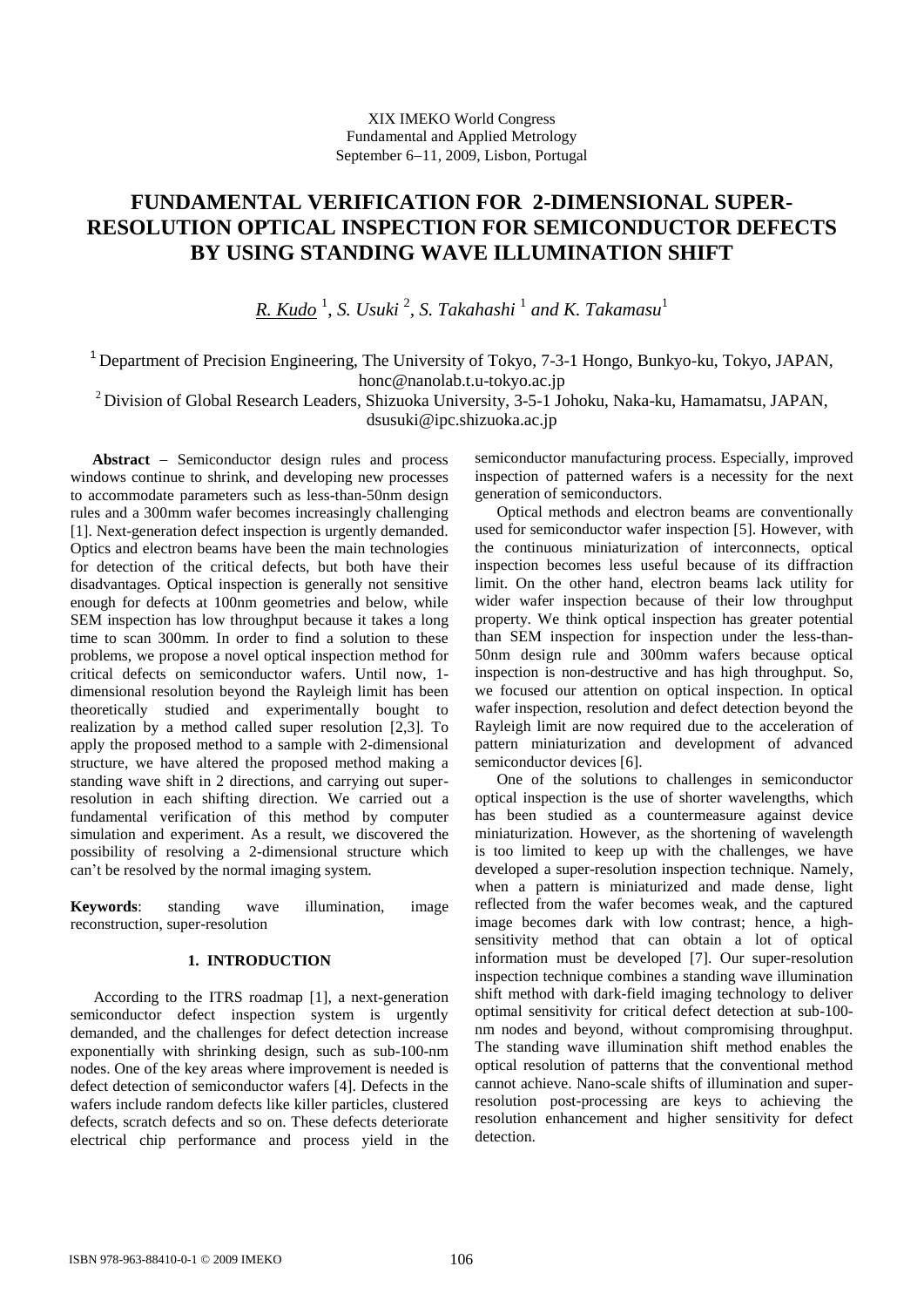# **2. METHODOLOGY**

## *2.1. Standing wave illumination shift and scattered light modulation*

A schematic diagram of the standing wave illumination shift and the scattered light modulation is shown in Figure 1. The standing wave illumination is generated by 2-beam interference. The standing wave illumination is scattered by the sample surface, and the scattered light is focused on the CCD imaging surface through the imaging lens. The standing wave is shifted on a nanoscale by the phase difference between the 2 beams in the illumination (Fig. 1.(a)). Then, the scattered light is modulated by the shift of the standing wave illumination (Fig. 1. (b)). A superresolution image of scattering efficiency can be calculated from multiple images by the super-resolution image reconstruction algorithm.



Fig. 1. Schematic diagram of the standing wave illumination shift and the scattered light modulation

# *2.2. Super-resolution image reconstruction algorithm for post processing*

A block diagram of the super-resolution post-processing is shown in the Fig. 2. First, the sample is illuminated with standing wave illumination, and multiple images are experimentally observed by the standing wave shift. Then, calculated images are computationally obtained based on Fourier optics. The error between the observed images and the calculated images is approximately fed back to the assumed sample to obtain a reconstructed sample. The image reconstruction is iteratively calculated with successive approximation until the error converges. The nanoshifts of standing wave illumination that are modulated at about a half-wavelength scale include high-frequency spatial information, and this causes change to the scattered light images. We expect to achieve super resolution by feeding back the errors in scattered light images into sample distribution and reconstructing the sample distribution with successive approximation.

Fig. 3 shows the schematics of 1-dimensional (1D) super resolution. When two point samples to be observed are close enough (shown as two blue dots), the two points cannot be distinguished in the observed image. Then, the sample is illuminated by the standing wave, and multiple modulated scattered light images are obtained. These obtained images are post-,processed; then the two point samples are clearly resolved as shown in the lower right image. Thus, a super resolution is achieved.



Fig. 2. Block diagram of the super-resolution post-processing



#### *2.3. 2-direction standing wave illumination shift*

Two-dimensional (2D) super-resolution reconstruction is put into practice by extending the method explained in the preceding section. 2D super-resolution is carried out by presuming a 2D map of scattering efficiency and applying the reconstruction algorithm to 1D domains (rows and columns) in order. In particular, a 2D super-resolution image is obtained using multiple images which are in turn sequentially obtained by shifting standing wave illumination in two directions each differing by an angle of 90 degrees to the sample. Alternating images from different angles are used to calculate sequential reconstruction (Fig. 4.).



Fig. 4. 2-direction shift of standing wave illumination

## **3. 2D SUPER-RESOLUTION SIMULATION**

## *3.1. 2D super-resolution simulation for discrete punctate scattered objects*

To verify the feasibility of the 2D super-resolution method, a computer simulation based on Fourier optics was carried out. First, we attempted super resolution on a sample of discrete punctate scattered objects to investigate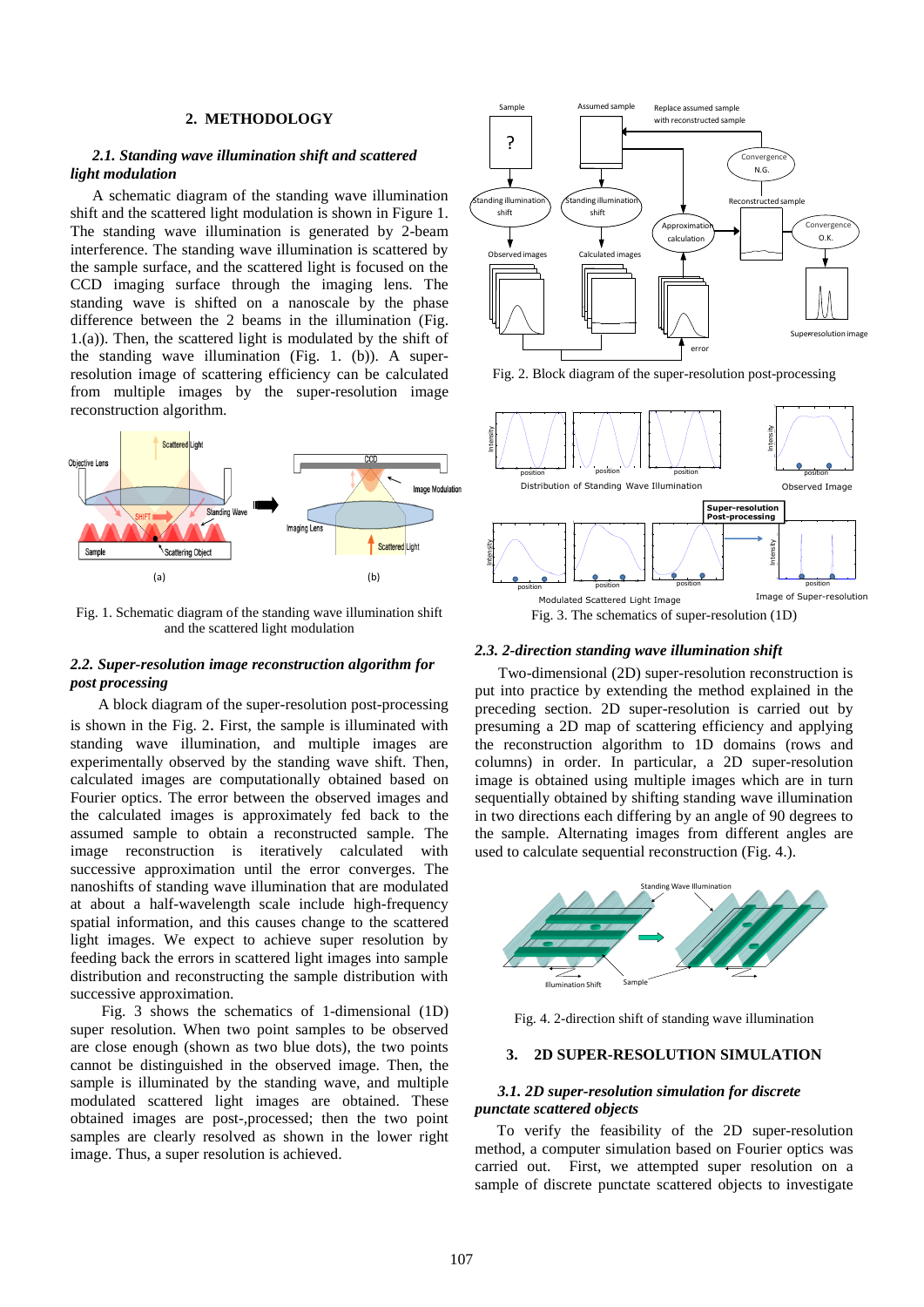the fundamental characteristics of 2D super resolution. The 2D super-resolution simulation setup is defined in Table 1.

| Wavelength of source                   | $488$ nm         |
|----------------------------------------|------------------|
| Pitch of structured light illumination | 300nm            |
| NA of objective                        | 0.95             |
| Rayleigh limit                         | 313nm            |
| Shift times                            | 10               |
| Shift step size                        | 30 <sub>nm</sub> |
| Iteration tmes                         | 1000             |

Table 1. Simulation setup

Here, particles 50nm in diameter are assumed as discrete punctuate scattered objects, and are put in random positions (Fig. 5). Fig. 5 (a) is the distribution of the assumed sample. Fig. 5 (b) is the normal microscopic image of uniform illumination: a bandwidth-limited image by *NA*. It is confirmed that the structure of the sample is not resolved in Fig. 5 (b).



Fig. 5. (a) Discrete punctate scattered objects, (b) Normal imaging of *NA*0.95



Fig. 6. Examples of modulated scattered light images by standing wave illumination shift

Examples of changing images by standing wave illumination shift are shown in Fig. 6. The smaller figures inset at the upper left corners show the directions of standing wave illumination. The larger figures show the sample images illuminated by the standing wave. As these figures show, standing wave illumination shifts in 2 directions, and for each direction of standing wave illumination, modulated images are obtained. Shifting illumination, and the illuminated part of the scattered objects changes, and we can see that the observed images are modulated. In none of the modulated figures, however, is the sample structure resolved.

In Fig. 7 we show the 2D super-resolution reconstructed image using the multiple images. The super-resolution image approximately corresponds to the sample; a structure that could not be resolved by uniform illumination is made distinguishable.



Fig. 7. The image of 2D super-resolution obtained by simulation

## *3.2. 2D super-resolution simulation for line & space pattern*

In this section, 2D super-resolution simulation is carried out on another sample. The simulation setup is as defined in Table 1. Assuming an actual semi-conductor pattern, we set a sample which is a 100nm line & space (L&S) pattern and has multiple short circuits and broken wires (Fig. 8(a)). Fig. 8(b), which is the image by uniform illumination, shows only parts of high density of the object (short circuits) indistinctly, and the L&S pattern is not observed because 100nm is below the Rayleigh limit (313nm). On the other hand, in the super-resolution image (Fig. 9), the L&S pattern is reconstructed, and the position of short circuits and broken wires becomes clear. The possibility of defect inspection of an L&S pattern by 2D super-resolution is indicated.



Fig. 8. (a) Short circuit and broken wires on line & space pattern (b) Normal imaging of *NA*0.95



Fig. 9. The 2D super-resolution image obtained by simulation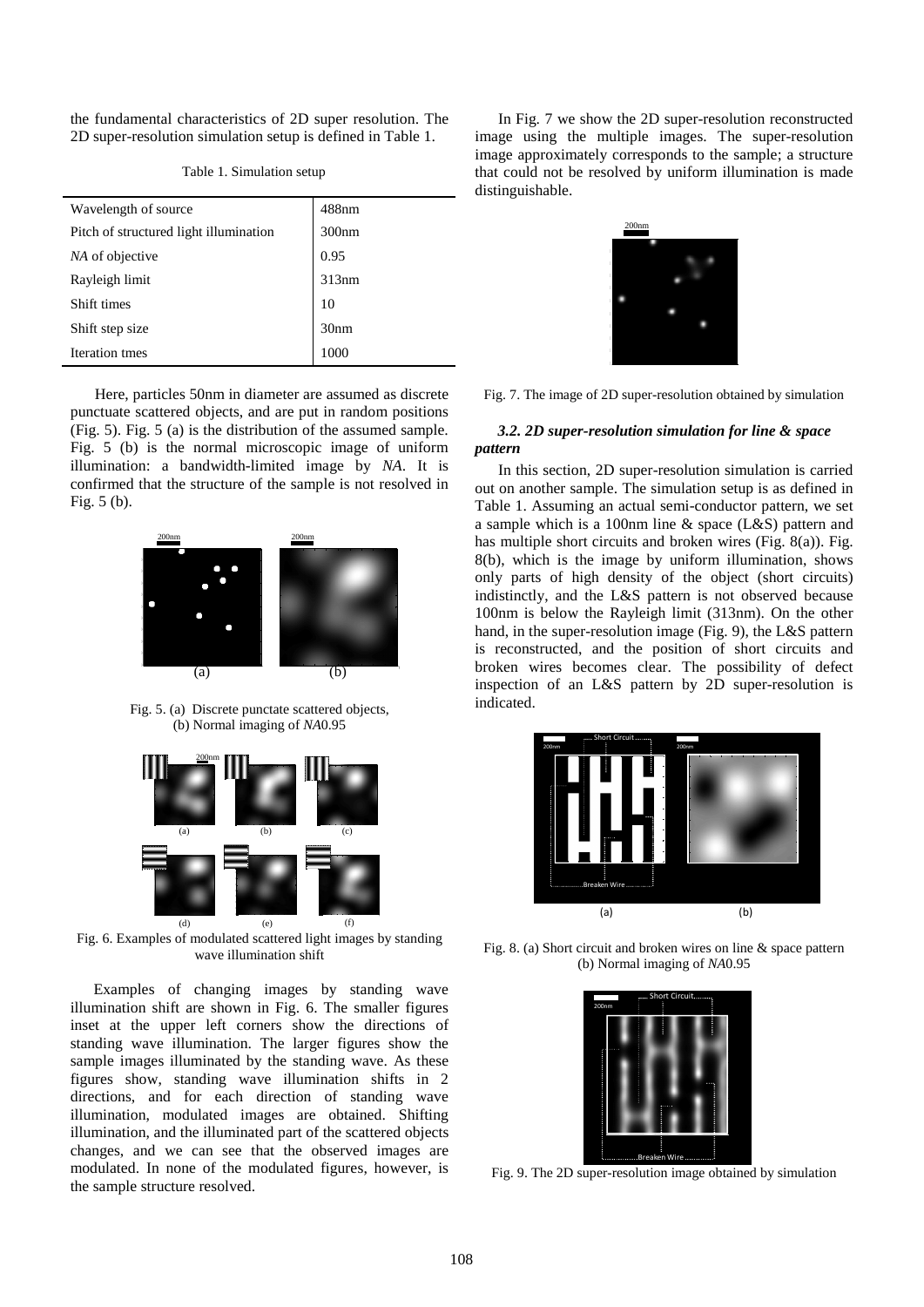# **4. EXPERIMANTAL EQUIPMENT FOR 2D SUPER-RESOLUTION**

### *4.1. Construction of experimental equipment*

Experimental equipment based on the proposed method was constructed for the verification of the proposed 2D super-resolution method. Fig. 10 and Fig. 11 show a schematic diagram of the experimental equipment. The following features must be attained by experimental 2D super-resolution equipment. First, two orthogonal standing wave illuminations must be generated on the sample. This is achieved by the optical system of 4 incident light directions as shown in Fig. 10. Second, each standing wave illumination must be able to shift on a nanoscale. PZTs attached to mirror 5 and 6 in Fig. 10 give a phase difference between the 2 beams and enable this feature. Dark-field scattered light detection is also a necessary feature for sensitive detection of defects. This is achieved by an optical system by which incident light enters from outside the objective lens (Fig. 11). A photograph of the experimental apparatus is shown in Fig. 12. Table 2 shows the parameters of the equipment. An objective lens of comparatively low *NA* which allows us to clearly verify the proposed method is used.

Laser Source







Fig. 11. Schematic diagram of dark-field scattered light detection system (side view)



Fig. 12. Photograph of experimental equipment

| Table 2. Parameters of the experimental apparatus |  |
|---------------------------------------------------|--|
|---------------------------------------------------|--|

| Wavelength of source                              | 532nm                                 |
|---------------------------------------------------|---------------------------------------|
| Pitch of standing wave illumination               | 266nm~350nm                           |
| Objective lens                                    | $NA$ 0.55 $\times$ 100                |
| Rayleigh limit                                    | 590nm                                 |
| Resolution of standing wave illumination<br>shift | 0.8 <sub>nm</sub>                     |
| CCD pixel size                                    | $8.3\mu\text{m}\times8.3~\mu\text{m}$ |

# *4.2. Verifying function of generating and shifting standing wave illumination using moiré stripe*

A functional verification of the constructed equipment for generating and shifting standing wave illumination was carried out. The constructed equipment could not resolve a pattern of standing wave illumination because of low *NA*. So, the generated standing wave illumination was indirectly checked by moiré stripe. A schematic diagram of the moiré stripe is shown in Fig. 13. The pitch and the direction of the moiré stripe are determined from pitches of periodic structure and of standing wave illumination; the angle between the periodic structure and standing wave illumination also contributed to the moiré stripe. The relations between them are shown at expression (1), (2). Using the periodic structure, which pitch is known, and the observed data of the moiré stripe, the pitch and direction of the standing wave illumination can be estimated.



Fig. 13. The schematic diagram of moiré stripe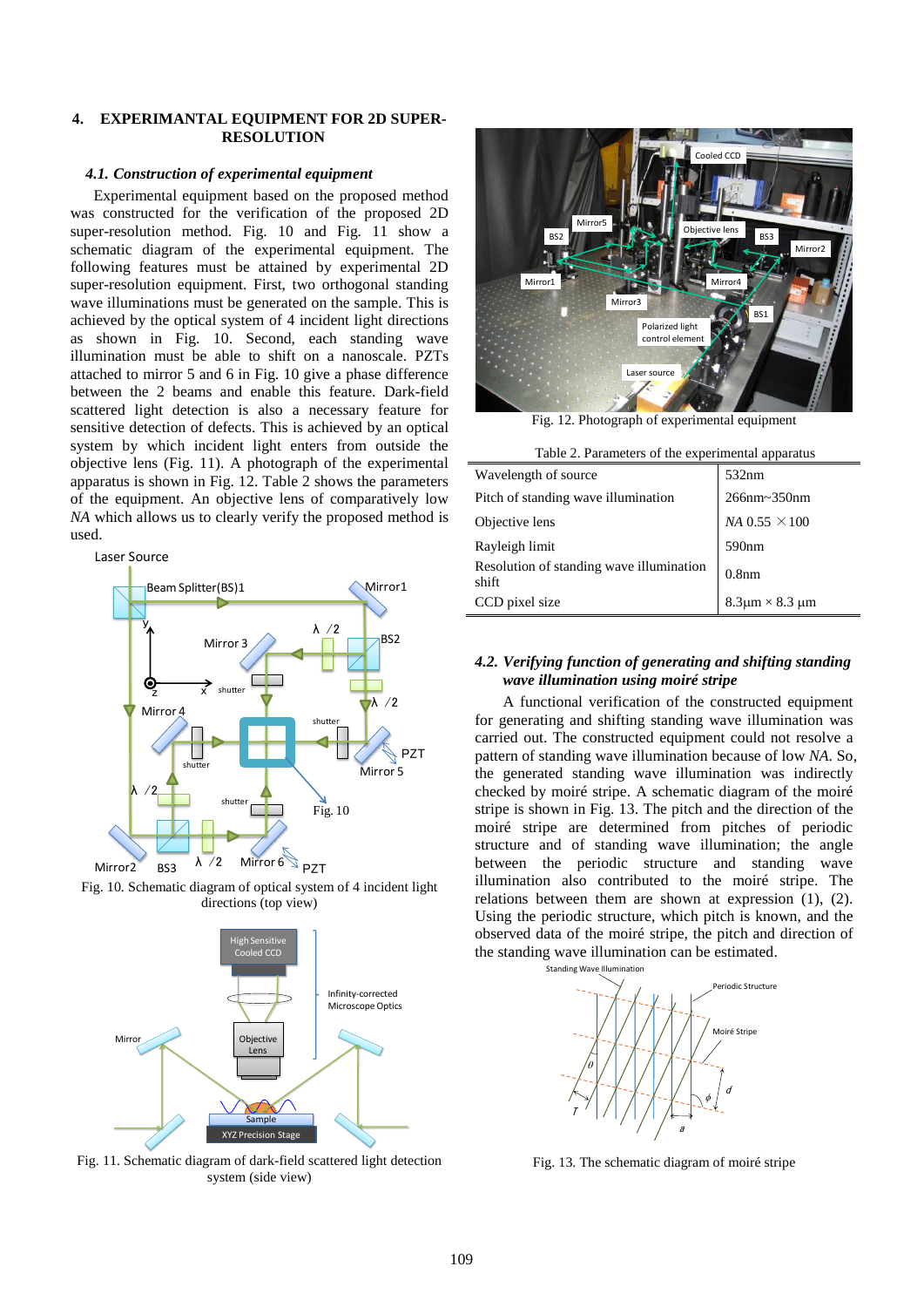$$
d = \frac{aT}{\sqrt{a^2 + T^2 - 2aT\cos\theta}}
$$
 (1)  

$$
\sin\phi = \frac{b\sin\theta}{\sqrt{a^2 + T^2 - 2aT\cos\theta}}
$$
 (2)

As a periodic structure, an L&S pattern of known size made by a semiconductor process is employed. The schematic diagram of the 220nm L&S pattern is shown in Fig. 14(a). Fig. 14(b) shows the 220nm L&S pattern (above) and the 200nm L&S pattern (below) illuminated by incident light from the top down. The L&S patterns are not resolved in Fig. 14(b). The sample of Fig. 14(c) is the same as that sample of Fig. 14(b). In this case, however, incident light has entered from two directions, up and down. The L&S patterns are also not resolved, but moiré stripes are observed. This means a standing wave is generated on the sample. The pitch of the standing wave illumination is calculated as 270nm, and the striped pattern of the standing wave is almost horizontal in direction. It was also confirmed that Moiré stripes were observed when incident light entered from the right and the left, and a standing wave in an almost vertical direction was generated. The pitch of the standing wave was calculated as 270nm, too. It is confirmed that two orthogonal standing waves could be generated by the constructed apparatus.



Fig. 14. (a) Schematic diagram of an L&S pattern (b) Observed image of an L&S pattern (one incident light) (c) Observed images (incident light directions are up & down)

 Moreover, the function of the shifting standing wave illumination is verified as described below. As shown in Fig. 15, when the PZT was driven, a shift in the appearance of the Moiré stripe was confirmed. This shift also confirmed indirectly that the standing wave had shifted.



Fig. 15. Moiré stripe shift by driving PZT

#### **5. 2D SUPER-RESOLUTION EXPERIMENT**

A sample which has a 200nm L&S pattern, 3 attached foreign particles and carbon contamination [8] was employed for 2D super-resolution experiment. Fig. 16(a) shows SEM images of the sample. A schematic diagram of the sample is shown in Fig. 16(b). Fig. 16(c) shows images of the sample observed by the equipment when incident light entered from the left. The 200nm L&S pattern in this image is not resolved, and the positions of attached foreign particles and carbon contamination are unclear due to low *NA*. Then a 2D super-resolution experiment was carried out on the sample. The experimental setup is defined in Table 3.



Fig. 16. Images of the sample (a) obtained by SEM (b) The schematic diagram (c) obtained by the equipment

| Table 3. Experimental setup         |                 |  |
|-------------------------------------|-----------------|--|
| Pitch of standing wave illumination | 270nm           |  |
| Shift step size                     | 8.3nm           |  |
| Shift times                         | $x$ 100 $y$ 100 |  |
| Iteration times                     | 400             |  |

Fig. 17 and Fig. 18 shows examples of modulated scattered light images of the sample by standing wave illumination shift. Incident light directions are right & left in Fig. 17, and up & down in Fig. 18. Changes in the scattered light images of the sample by standing wave illumination shift were observed.



Fig. 17. Examples of modulated scattered light images by standing wave illumination shift (incident light directions are right & left)